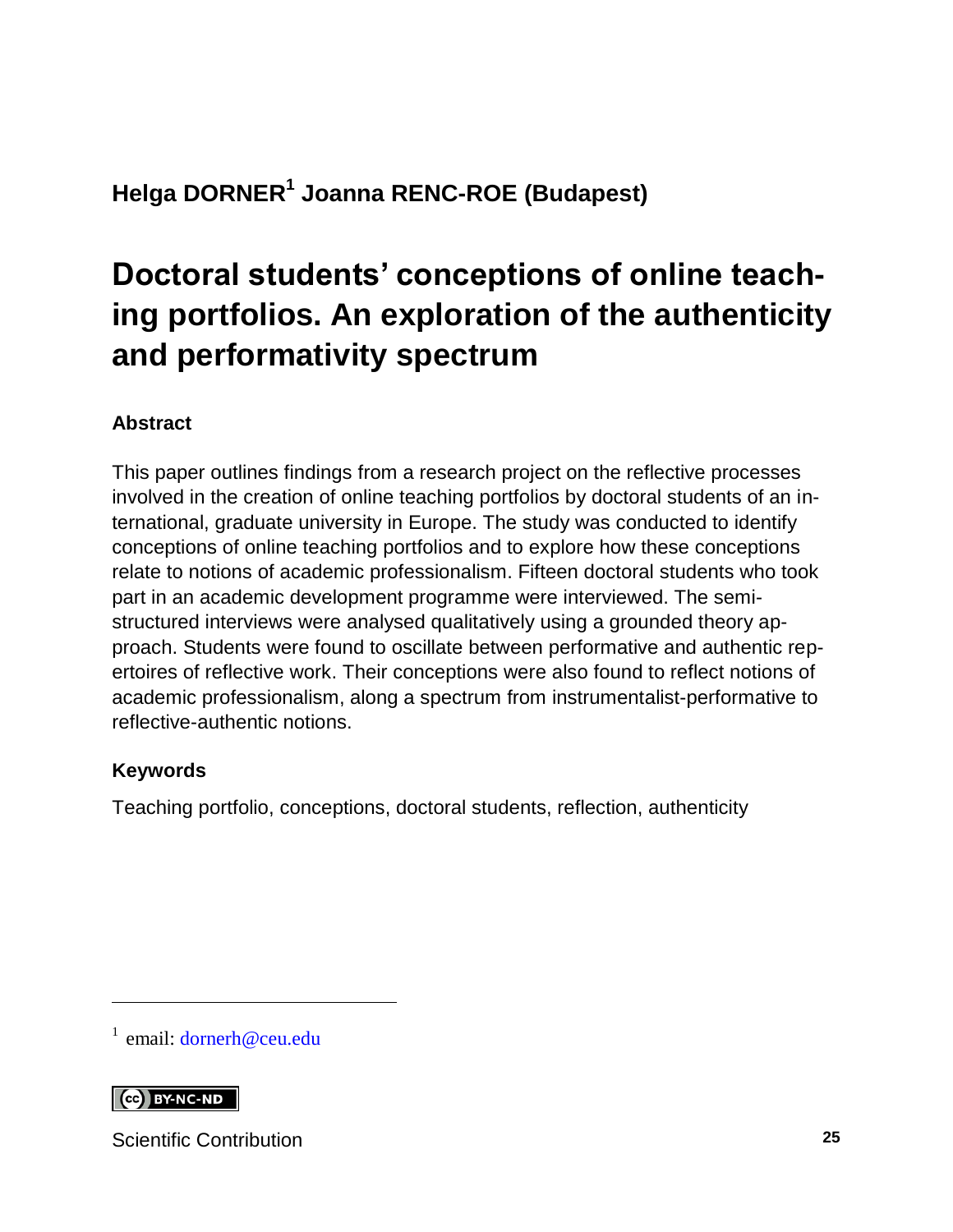# **1 Teaching portfolios and the development of new university teachers**

The teaching portfolio, that is, a structured collection of artefacts created across contexts and over time with the ultimate goal of advancing one's expertise in teaching has been demonstrated to promote reflection on academic practices (SELDIN, 1997). Reflection, moreover, has been acknowledged as important in the induction of novice academics and doctoral students into the academic profession (MCALPINE, WESTON, BERTHIAUME, FAIRBANK-ROCH & OWEN, 2004). This entrance or integration into the academic community is supported by various institutional practices, including academic development programmes and activities which have been lauded for their contribution to the development of a repertoire of teaching skills (FEIXAS & EULER, 2013), to changing conceptions and approaches to teaching and learning, and to adoption of the student learning approach (GIBBS & COFFEY, 2004).

Previous research on the development of conceptions of university teaching (FOX, 1983; KUGEL, 1993) and a related field of inquiry into academics' professional development (ÅKERLIND, 2005) also supports the claim that reflection is crucial for any development of university teachers. The general assumption of all this work, shared with other domains of teacher education, is that successful reflection is a transformative process that best proceeds with conscious self-monitoring of professional growth (JÄRVINEN & KOHONEN, 1995). Reflection, as FREESE (1999) defines it, based on LOUGHRAN (1995) and SCHÖN (1983), is thus "the process of making sense of one's experiences by deliberately and actively examining one's thoughts and actions to arrive at new ways of understanding oneself as a teacher" (p. 898).

Further, research has also shown that the teaching portfolio helps to facilitate this type of reflection (JÄRVINEN & KOHONEN, 1995). Online teaching portfolios, like their off-line counterparts, provide scaffolding for reflection and offer even more flexibility for integrating and updating a broad variety of portfolio artefacts in several media types (e.g. audio, video, text, graphics) (ONER & ADADAN, 2011).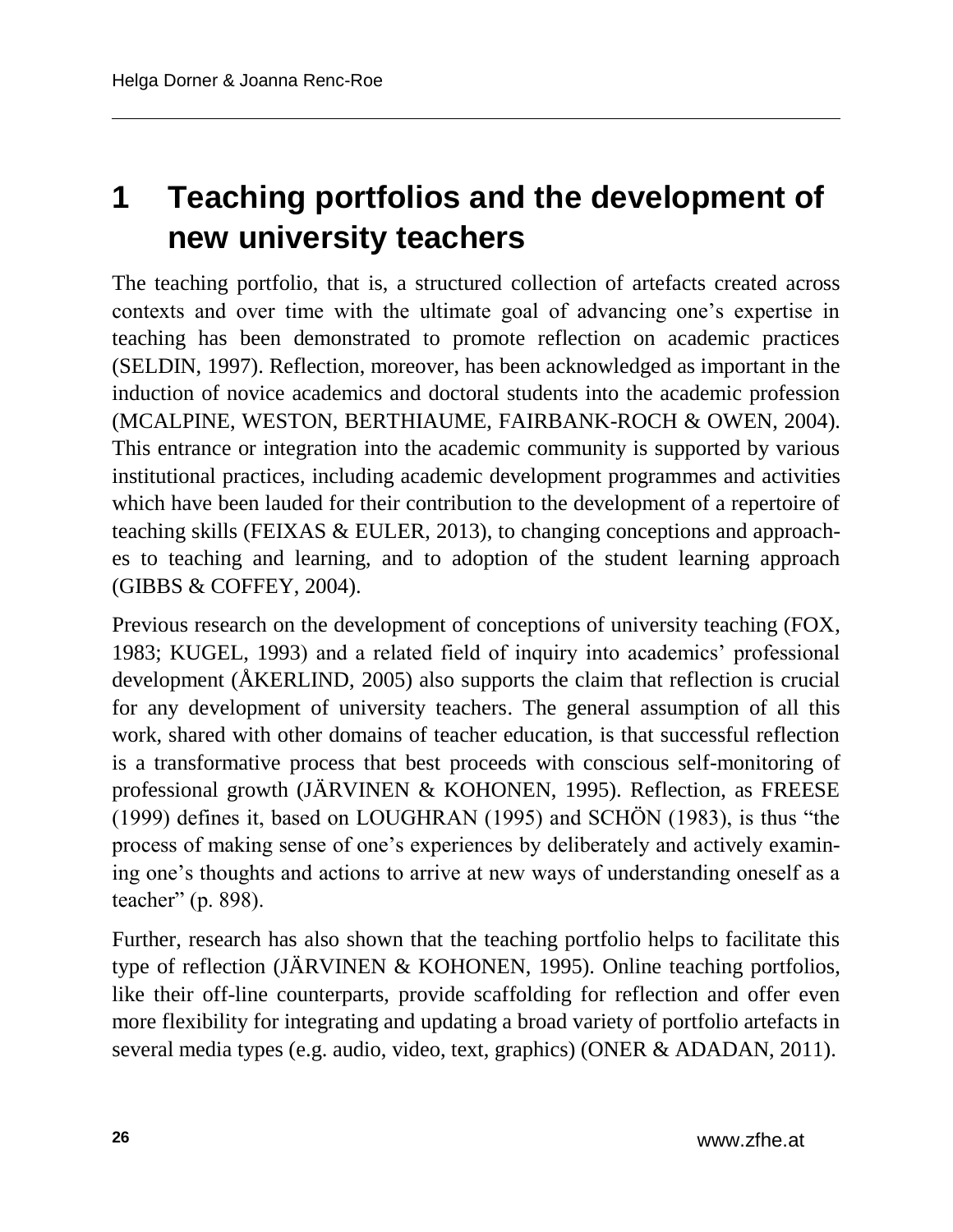Nevertheless, there is the distinct possibility that teaching portfolios, online or offline, follow an instrumentalist rationale and are simply used as *post hoc* justification for already existing teaching practices. Reflection in that case becomes egocentric, unchallenged and self-limiting (MACLAREN, 2005), and may lead to practices of performativity. Performativity, in this context, is understood as inauthentic behaviour of teachers necessitated by pressures of an external educational policy context that employs judgements, comparisons, and displays as means of control, attrition and change (BALL, 2003).

Opposed to this, a scholarly approach that may result in a profound understanding and development of one's teaching is grounded in "authenticity" (CRANTON & CARUSETTA, 2004a, p. 288) and "academic professionalism" (KREBER, 2013, p. 61). Authenticity in teaching refers to self-awareness and self-understanding developed through reflection, that is, the "open, questioning, mindful, consideration of how we think about ourselves and our teaching" (CRANTON & CARU-SETTA, 2004b, p. 21). Similarly, academic professionalism is characterised by critical reflection on various aspects (such as policies, practices, processes) and purposes of university teaching and learning, "with the goal of arriving at shared ideals, or horizons of significance, according to which academic teachers develop their identities and orient their practices" (p. 61).

This orientation is also shaped by teachers' conceptions of teaching portfolios, which vary according to the motivations for creating them (DE RIJDT, TIQUET, DOCHY & DEVOLDER,  $2006$ <sup>2</sup>. In other words, teachers' motivation is also re-

 $\overline{a}$ 

<sup>&</sup>lt;sup>2</sup> We rely on PRATT's (1992) notion, according to which conceptions are "specific meanings attached to phenomena which then mediate our response to situations involving those phenomena. [...] In effect, we view the world through the lenses of our conceptions, interpreting and acting in accordance with our understanding of the world" (p. 204). Orientation is defined as a broader level of categorisation encompassing two or more conceptions (KEMBER, 1997, p. 257).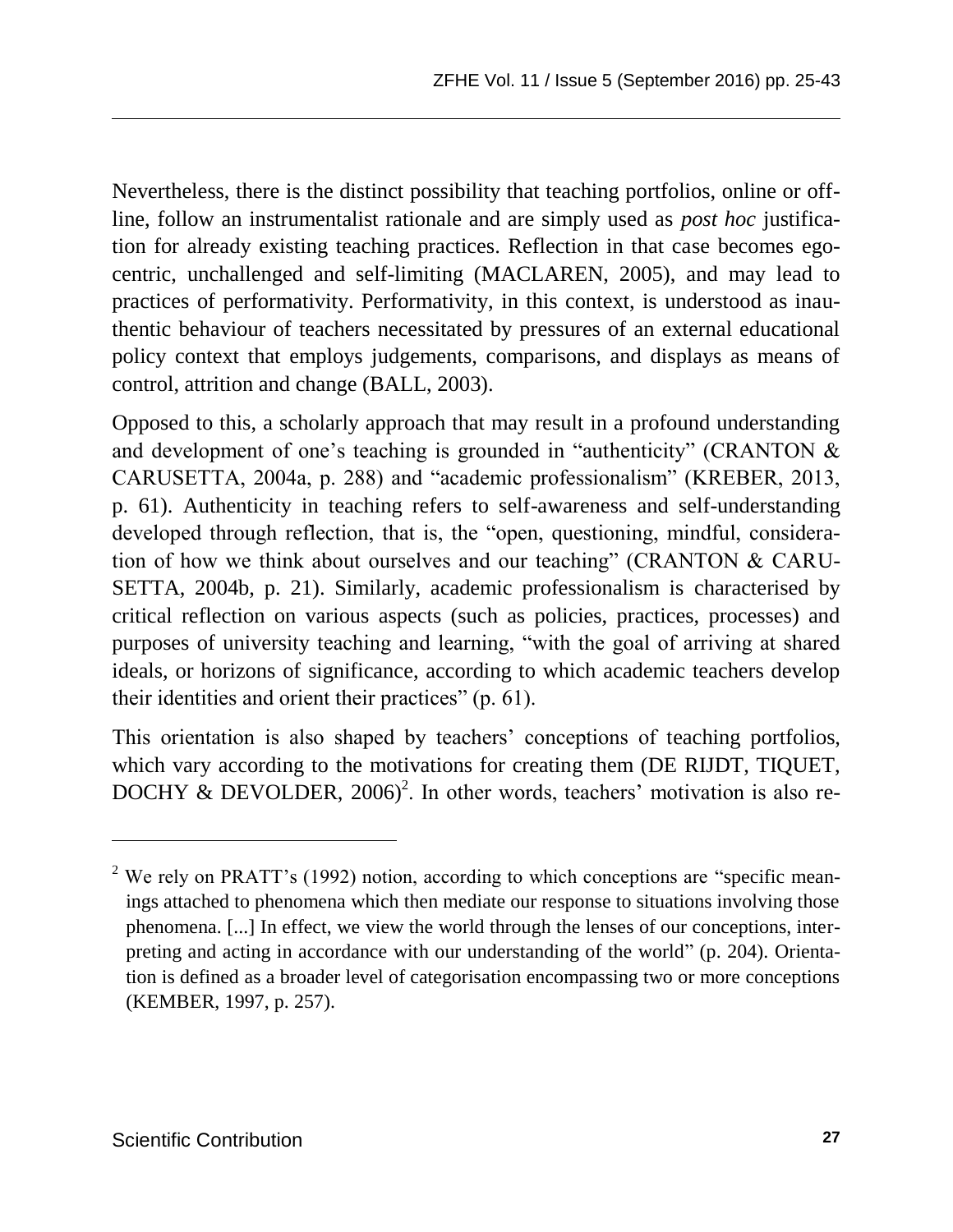flected in their portfolio work: whether they are responding to external demands, or are reflecting on teaching and the development of authenticity in teaching. TIL-LEMA  $&$  SMITH (2000) view the internal drive, such as self-reflection and the often externally motivated ambition for promotion or employment as the two extreme ends on the continuum of the conceptions that surface in the creation of teaching portfolios.

Previous studies on teaching portfolios used by early-career academics have often been somewhat schematic in approach and manual-like, and rarely are based on empirical studies of the experiences of the academics. Thus, it is unclear whether reflection is actually accomplished or is simply urged in relation to novice academic teachers. Exceptions to this are a few auto-ethnographic accounts of development that mention the role of teaching portfolios (BLAIR  $&$  MONSKE, 2009), a study of actual portfolios of new lecturers at a UK institution (MCLEAN & BULLARD, 2000) and at an Austrian university (NEUBÖCK, 2013). There is a particular lack of systematic inquiry into how these developmental processes are actually experienced by new academics or doctoral students themselves. Hence, it becomes fundamental to study how such different conceptions or purposes of reflection may or may not apply in different institutional contexts.

# **2 Research context and methodological approach**

This study focuses on the construction of reflective "academic professionalism" (KREBER, 2013, p. 61) through the creation of online teaching portfolios in the institutional context. In particular, we explore doctoral students' conceptions (cf. PRATT, 1991) of online teaching portfolios, that is, how they define them for themselves and how academic professionalism is reflected in these conceptions. The following are the research questions:

- How do doctoral students conceptualise online teaching portfolios?
- How are these conceptions related to notions of academic professionalism?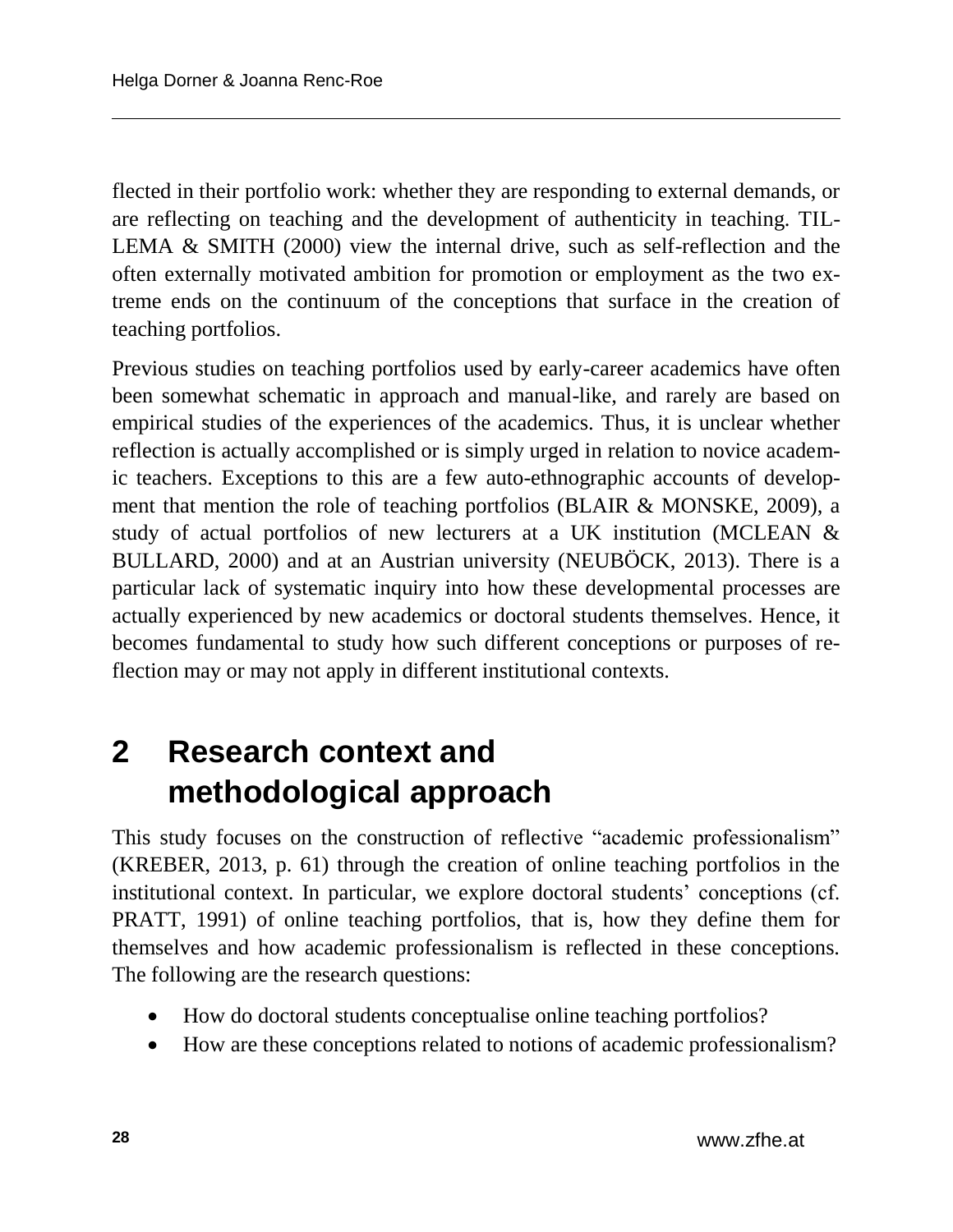What are the implications for supporting novice academics?

The study took place at a research-intensive, highly international, graduate-only university in Budapest, Hungary. The university is accredited both in the United States and in Hungary; hence, it is American and European in terms of major policies and practices. Students and faculty come from nearly 100 countries and engage in interdisciplinary education in the social sciences and humanities. The language of instruction is exclusively English.

Doctoral students involved completed the University's Certificate Programme for Excellence in Teaching in Higher Education, an academic development programme designed for doctoral students in the social sciences and humanities. Participation in this programme is voluntary. Completion takes an academic year. Doctoral students are prepared for university teaching through foundational courses in higher education pedagogy including more focused areas, such as classroom communication, teaching critical thinking, designing for student learning and technologysupported teaching strategies. The final programme artefact is an online teaching portfolio that documents doctoral students' teaching philosophy, teaching materials and reflections on their development as novice teachers. Online teaching portfolios are created and archived in the university's online portfolio platform provided by the Mahara system.

We conducted semi-structured interviews with 15 doctoral student participants from the first three cohorts of the academic development programme. Interviews ranged from 30-45 minutes in length. All interviews were voluntary and underpinned by informed consent. The interviews were conducted in English.

Our choice of conducting interviews is embedded in the notion that interviewing research allows for surfacing, in a co-constructed discursive situation, the personal meanings and norms associated with an experience or practice (SEIDMAN, 2006). By semi-structured interviews we mean a process similar to that described by ALEXIADOU (2001, p. 52) as "an interview agenda shaped by the operationalization of the research questions, but retaining an open-ended, and flexible nature" in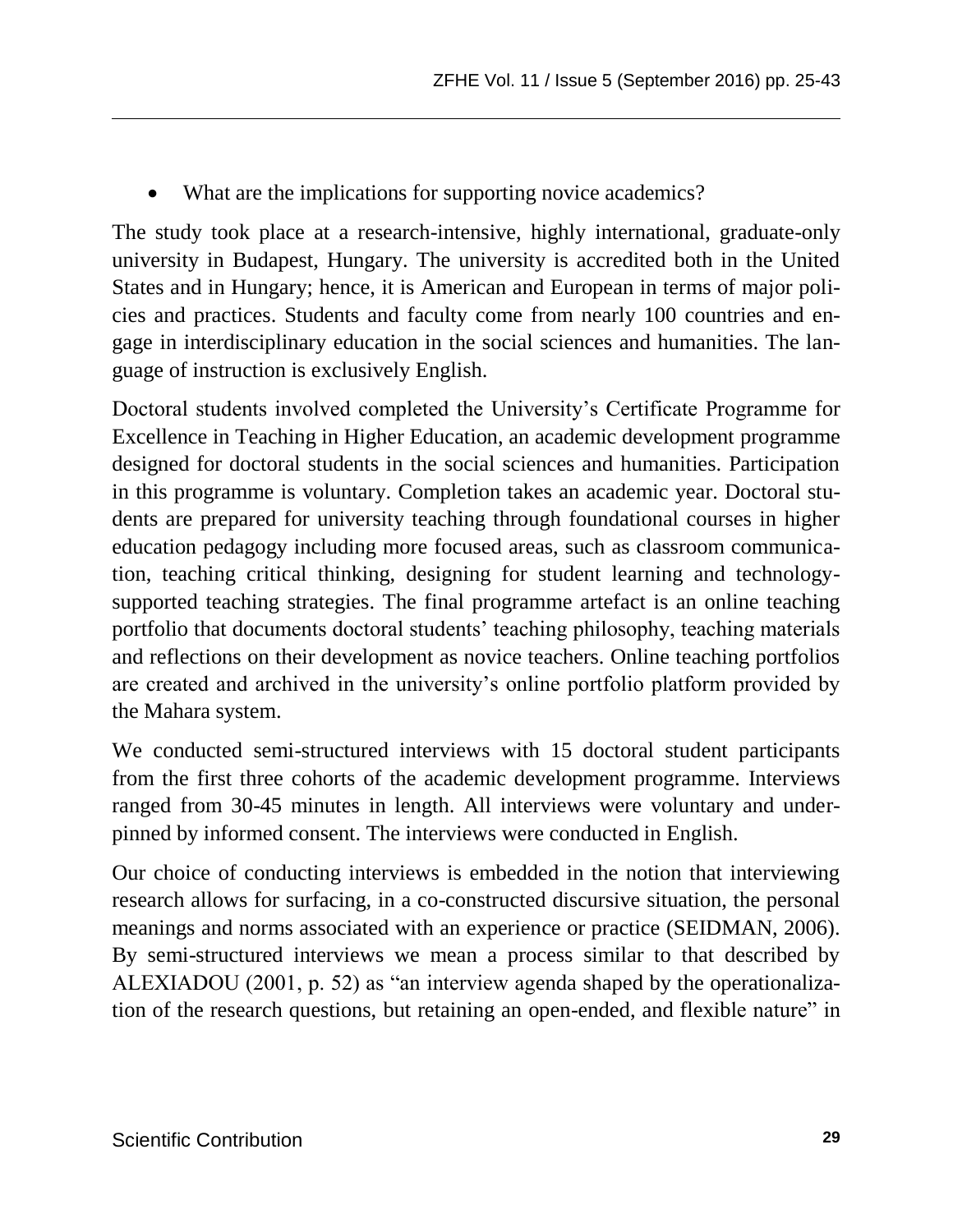order to allow the participants to move the interview situation towards those aspects of their experience they see as the most relevant.

The audio-recorded interviews were transcribed in full. Two researchers conducted independent analysis. The analysis aimed for categories to emerge from the data using a grounded approach (GLASER & STRAUSS, 1967). A qualitative comparison took place; hence, the two coders compared, discussed and resolved their disagreements in order to improve the reliability of the coding. The analysis followed an iterative process (COFFEY & ATKINSON, 1996; CRESWELL & MILLER, 2000):

- 1. First reading and holistic analysis of the transcribed interviews.
- 2. Defining "chunks" of interview data that related to the specific research questions.
- 3. Identifying and naming the categories that seem to represent valid, bounded, and relevant conceptions of a portfolio.
- 4. Analysis of the internal components of those conceptions.
- 5. Cross-examination of the interconnections of these conceptions within the whole relevant interview material.

Conceptions thus identified have been separated below for analytical clarity, and not as a way of classifying and comparing individuals' differences in thinking or orientation.

### **3 Results and discussion**

Based on the qualitative analysis described above, we identified four main conceptions of online teaching portfolios: (1) a digital professional profile; (2) a professional teaching history; (3) an archive of teaching artefacts, and (4) a personal thinking lab. We used three interrelated discursive dimensions to clearly highlight and discuss the features of each conception: (1) primary functions of an online teaching portfolio in this conception, (2) central features of an online teaching portfolio in the given conception**,** and (3) actions or processes connected to construct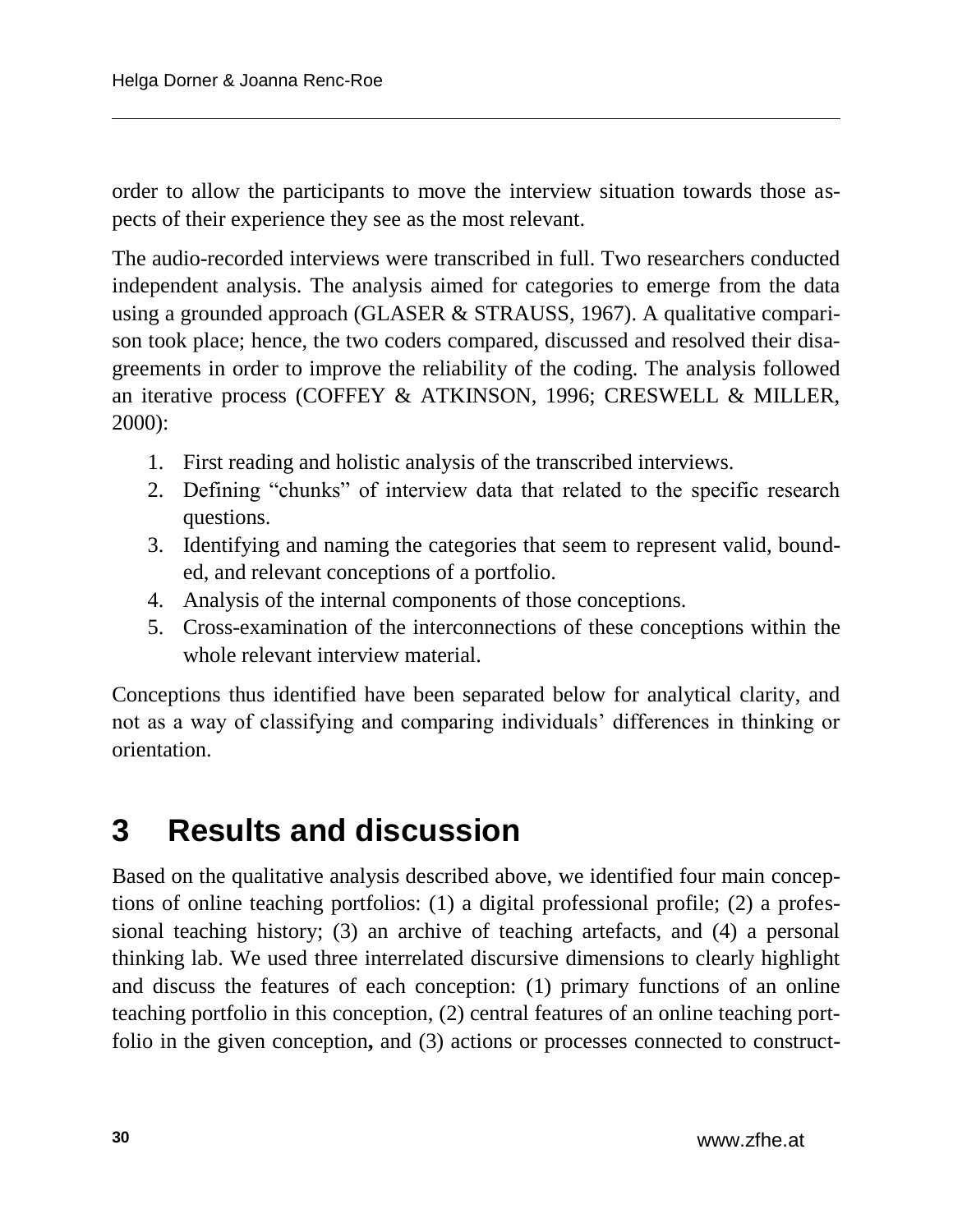ing such an online teaching portfolio according to the respective conception. Table 1 highlights the three interrelated analytical perspectives (function, features and processes of construction) and also describes how the particular analytical perspectives are embedded in the respective conception. The table reflects the researchers' synthesis of interviewees' verbalised conceptions and does not include verbatim quotations.

| Conception                                | <b>Primary function</b>                                                                                                          | <b>Central features</b>                                                                   | <b>Processes of con-</b><br>struction                                                                                                                                            |
|-------------------------------------------|----------------------------------------------------------------------------------------------------------------------------------|-------------------------------------------------------------------------------------------|----------------------------------------------------------------------------------------------------------------------------------------------------------------------------------|
| <b>Digital</b><br>professional<br>profile | A 'PR' function<br>Attract or impress<br>future employers or<br>colleagues<br>Showcase achieve-<br>ments and career<br>potential | Technologically up-<br>to-date<br>Attractive<br>Prestigious<br>Professional<br>Marketable | Constructing a<br>complete digital<br>professional profile<br>Showcasing one's<br>skills (similar to a<br>CV or professional<br>website)                                         |
| <b>Professional</b><br>teaching history   | Document im-<br>provement of teach-<br>ing skills<br>Summarise profes-<br>sional growth<br>through each teach-<br>ing experience | Authentic<br>Reflective<br>Linear<br>Narrative<br>Integrates pedagogi-<br>cal concepts    | Writing about one's<br>teaching principles<br>based on actual,<br>completed teaching<br>experiences<br>Presenting as a text<br>with relevant and<br>well-linked attach-<br>ments |
| Archive of<br>teaching artefacts          | Display a repository<br>of significant teach-<br>ing<br>Store teaching arte-<br>facts, reflections,                              | Project-based<br>Constructed over<br>time<br>Useful for future                            | Creating a database<br>of own teaching<br>Organising various<br>existing teaching-<br>related documents,                                                                         |

Table 1: Conceptions of online teaching portfolios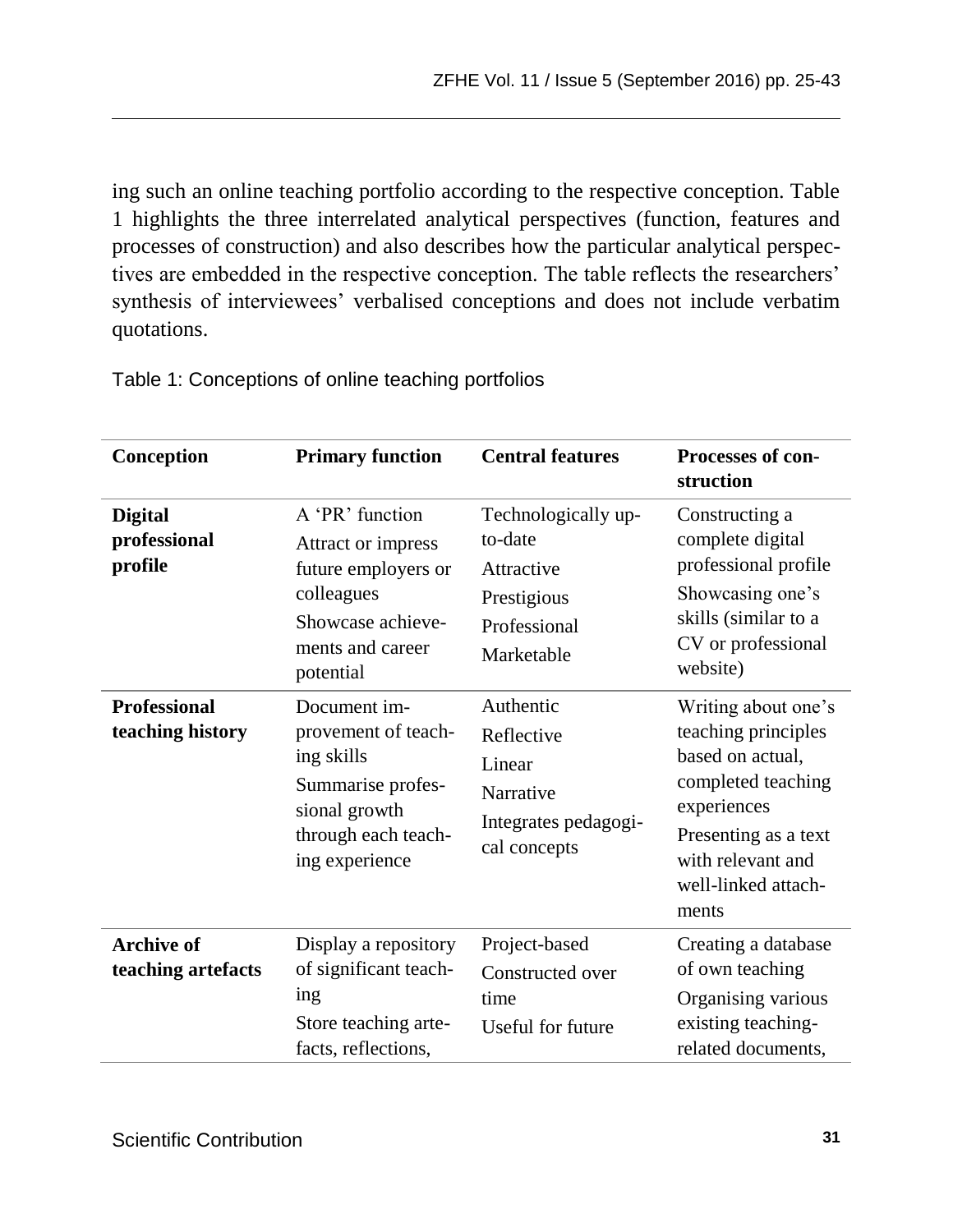|                                 | designs and other<br>materials that stem<br>from various com-<br>pleted teaching<br>projects<br>Manage one's learn-<br>ing and display it as<br>needed                | work and for external<br>presentation<br>Up-to-date<br>Helpful for reflection<br>and for planning new<br>teaching                                   | projects, artefacts<br>Retrieving and<br>displaying docu-<br>ments for reflection<br>or for review       |
|---------------------------------|-----------------------------------------------------------------------------------------------------------------------------------------------------------------------|-----------------------------------------------------------------------------------------------------------------------------------------------------|----------------------------------------------------------------------------------------------------------|
| <b>Personal</b><br>thinking lab | Learn and develop<br>in a personalised<br>environment<br>Undertake on-going<br>reflection on one's<br>teaching approach-<br>es, teaching designs,<br>teaching history | Creative<br>Reflective<br>Fluid and changing<br>Meta-cognitive<br>Continuously devel-<br>oped<br>Personal<br>Oriented to ones'<br>teaching-identity | Creating a learning<br>space<br>Preservation, re-<br>thinking and reflec-<br>tion on one's teach-<br>ing |

#### **3.1 Digital professional profile**

In the first conception, doctoral students equated an online teaching portfolio with other available tools that are used essentially to showcase skills and achievements to relevant external audiences. The portfolio takes on a self-promotion function, especially with a mind to impress potential future academic employers looking for evidence of some teaching qualifications:

Yes, the PR aspect of it. I think that was my first impression about the portfolio. That it is more a self-promotion surface, which it is, I think still, partly. [Student 5]

I have a blog, I have twitter running and I think portfolio was just part of this whole thing, making myself visible and selling myself. [Student 7]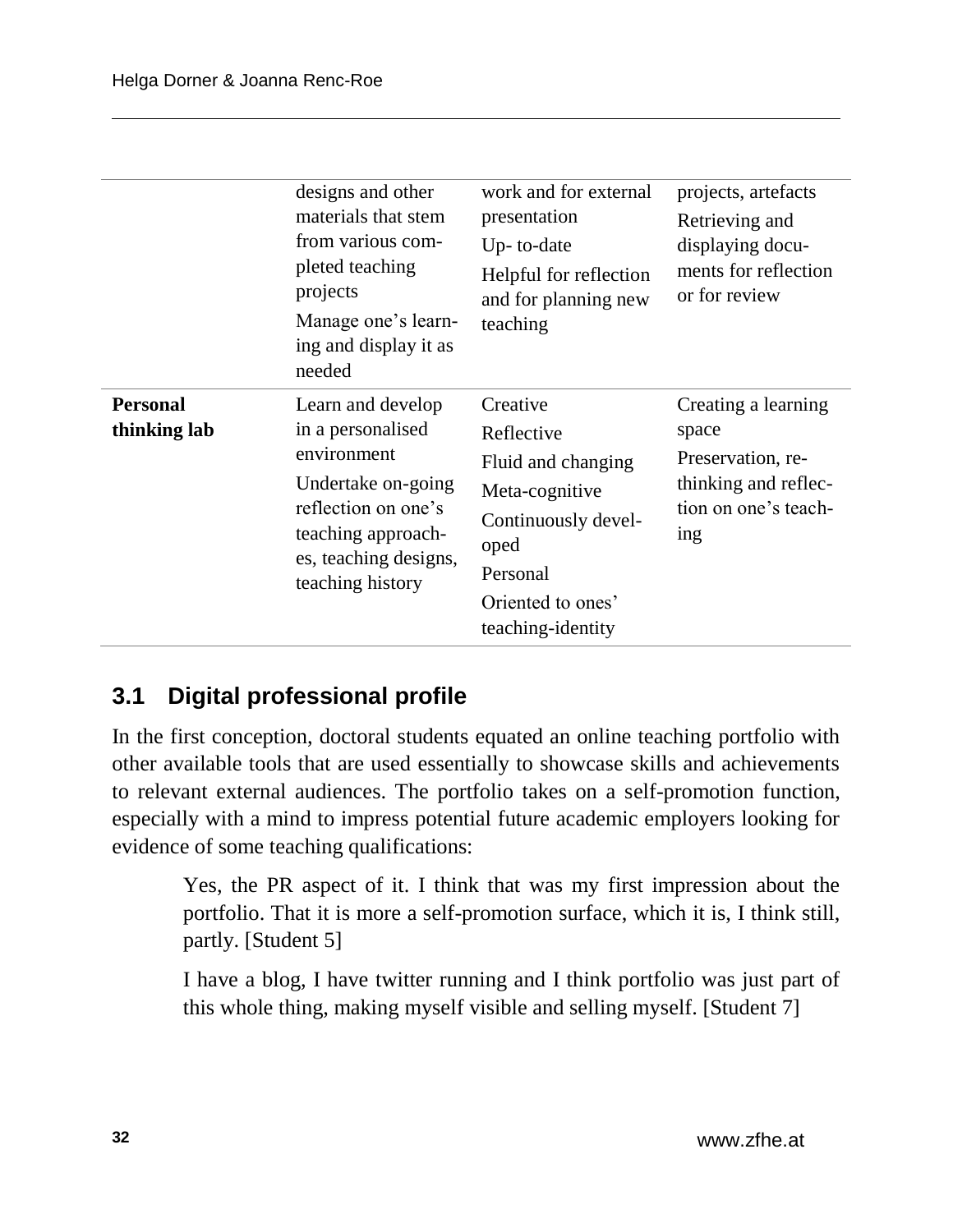This conception was often already held by students before they came to the formal seminar on developing an online teaching portfolio, and it is this conception that they reported to have moved away from or amended (fully or partially) afterwards. This understanding of an online teaching portfolio focuses on its digital and thus seemingly attractive features, which were assumed to promote its predominantly external orientation:

For me it was important the cosmetics. How it looks on the pictures. To be very seductive, I want to be selective and to prove what is more important and what is secondary. I am thinking that someone who looks has only few minutes, and the first 10 seconds are the most important in making an idea of the person or whatever, a page, and a profile. [Student 7]

Overall, there was a strong sense that students who held this conception largely accepted the performative drive to showcase oneself in the academic market place, in which it is critical to become highly visible, attractive, and well-rounded as young scholars for the purpose of securing an academic job or a related professional post:

E-portfolio helps you to present yourself in a very broad way and you have different parts, like a teaching portfolio and working experience. Different parts that you can include and depending on whom you want to show it, you can choose what to show and what not to show. [Student 2]

### **3.2 Professional teaching history**

Another clearly identifiable conception was of a written history as a teacher in higher education. As such, it was reflective in that it was linked directly to the developing teaching skills and identity. This conception seemed to mirror written (offline) teaching portfolios. It also necessitated documentation of teaching and asked for an engagement with already acquired pedagogical goals, theories or concepts: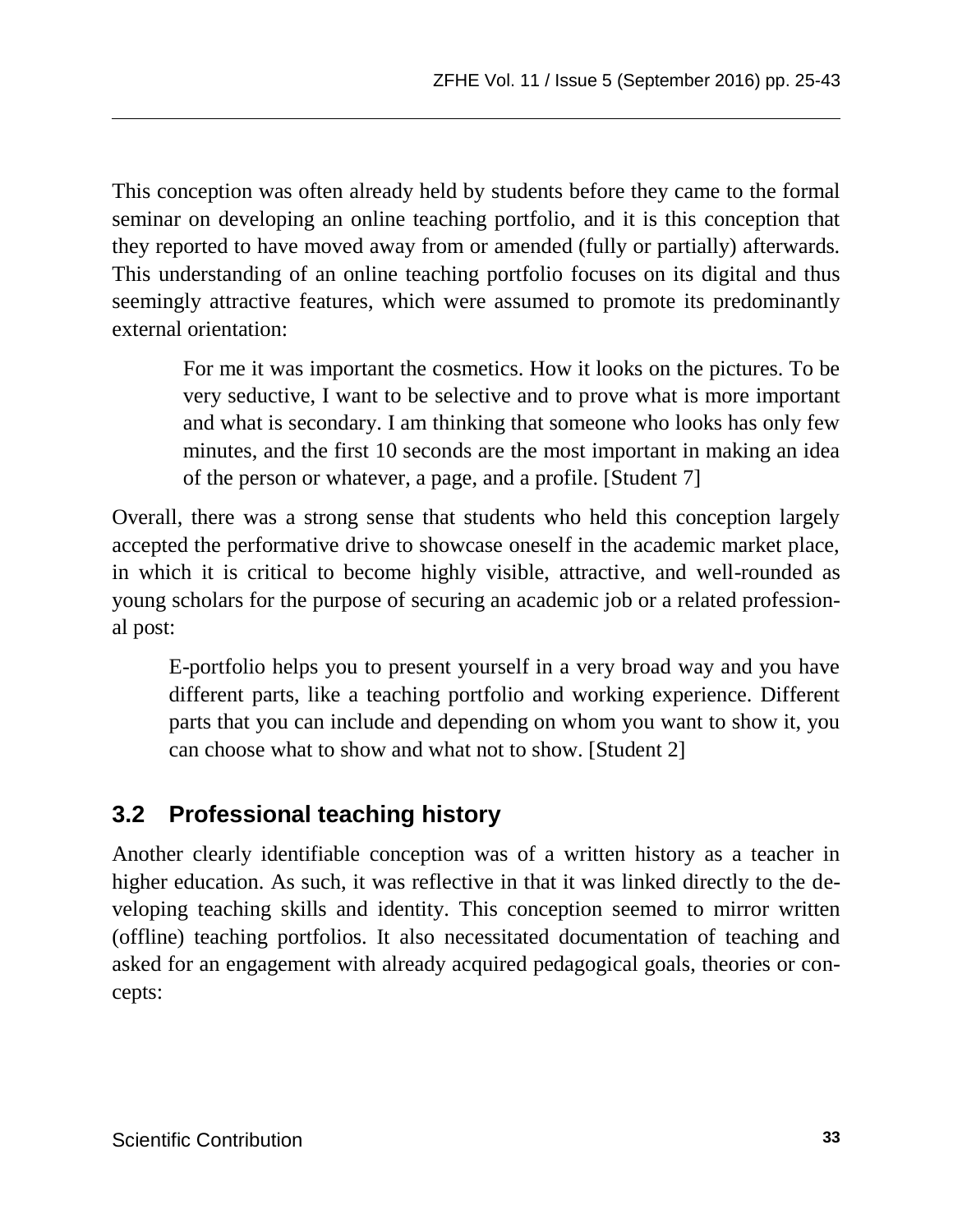I like to see how I change through time, because I develop and as a PhD student I should identify what is development for myself. Like all these theoretical concepts. [Student 2]

The most fundamental feature of this conception was its close link to the teaching philosophy (values, preferences, aims, key concepts) and its strong dependence on the actual teaching experience as the primary material for this form of writing. Interviewees voiced concerns that although they were developing a vocabulary and a set of concepts about teaching, they simply had not had enough actual teaching experience in which to put these to the test. In their understanding, this situation diminished the usefulness and the authenticity of an online teaching portfolio at this point in time in their development:

…because I don't have too much experience and I don't know what should I put there. Only fictive [imagined] things, or what I would like to do. I am a bit hesitant. [Student 6]

I can probably write something of how I imagine it to be or reflection on teaching, or my position on it, but I somehow still feel that it's not authentic, or it's not really meaningful until I tried out the teaching. [Student 5]

### **3.3 Archive of teaching artefacts**

The third conception was that of an archive of teaching projects. This understanding stressed more fully the digital-database aspect of an online portfolio as a fluid and dynamic tool. The central features were storage, access and organization of relevant documents, projects, artefacts, and teaching designs. Above all, its' perceived usefulness was in allowing for reflective practice and future teaching development, as well as for other project development purposes:

When you have the portfolio just with a click you access all this information. So, then you can do this reflection much more easily. […] So, I would be interested in how it would be to adapt teaching portfolio as a tool from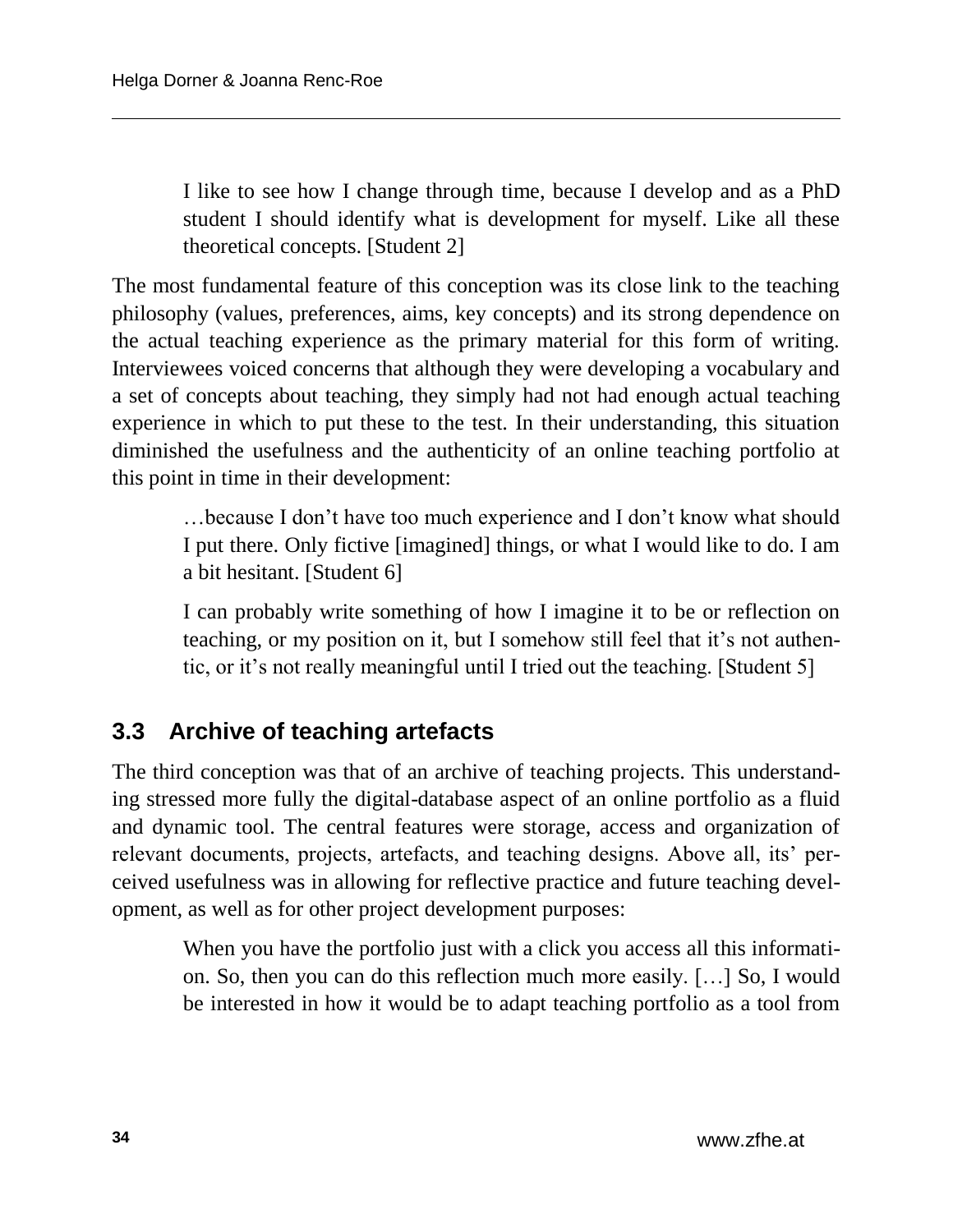teaching as such to broader enterprise, like what I do in a professional context… [Student 10]

This conception thus encompassed the notion that there is more to the whole endeavour than simply the storage or database aspect; that issues of display, selection and reflective commentary are the next steps that render this a meaningful tool. This conception appeared simultaneously as personally meaningful, in allowing for on-going reflection, and also as a potentially useful tool for constructing external representations of one's teaching skills:

It's practical to have material about you or your teaching or your research in order and up-to-date […] It's good to have a discipline about those things and it is good to realize that you are changing and your ideas, and maybe you have a new view on certain things and also it's good to have an archive for the ideas that you have. [Student 12]

Unlike the "professional teaching history" conception, which according to the students, was inspired by reading offline teaching portfolios of other teachers, the "archive of teaching artefacts" conception stemmed directly from engaging with a specific online portfolio tool. The former conception thus reflected a summary of professional growth demonstrated through a linear narrative, whereas the "archive of teaching artefacts" conception depicted a more dynamic approach to managing one's development and reflected a ubiquitous learning experience (cf. HWANG, TSAI & YANG, 2008) as a teacher. In this particular context, ubiquitous learning means the integration of high mobility into learning about one's teaching. Notably, the option of "anywhere and anytime learning" integrated in the online teaching portfolio enables a more flexible, sustained and on-going reflection. Therefore, the "archive of teaching artefacts" conception encompasses the continuity aspect of reflective portfolio work, whereas the former suggests a *post hoc* synthesising effort to document professional teaching history.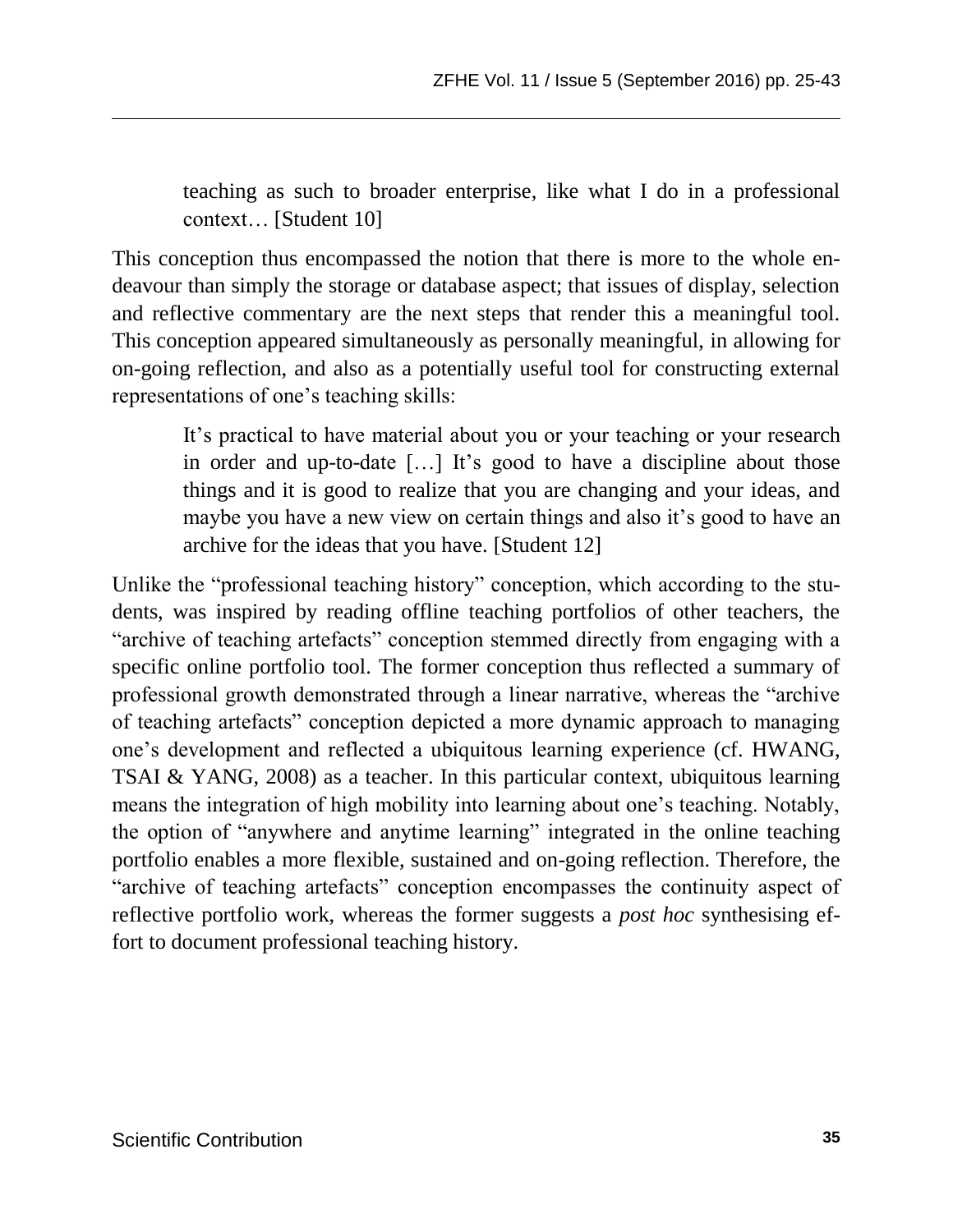#### **3.4 Personal thinking lab**

The fourth portfolio conception suggests a personal thinking lab, a design space, or playground, in which teachers perform on-going self-reflection, analysis and even change in terms of the otherwise raw and fleeting experiences of teaching:

…And then it is also important to keep track of the whole process. So it's not just having a magazine [storeroom], it's a working place where you not only work physically but you, most of the time, work intellectually to see why I have this here? Do I have to throw this out, or do I have to leave, do I have to reuse it?" [Student 4]

The idea behind this conception was close to a design studio. The fundamental features were its internal orientation, its creative, on-going and scholarly character. This was the first conception that explicitly brought an orientation to student learning as the very basis for reflection and documentation. In this, it combined the features of an archive with those of reflective and future-oriented personal development as the main purpose of the portfolio creation:

That's why the portfolio creates [an] idea to collect facts but [to] collect documents, whatever I can collect from my own teaching and also from the learning of the students and make it meaningful for my own professional development, either by retaking [reworking] the same experiences and thinking why [it] doesn't work anymore, what should I change... [Student 4]

The legitimacy of this undertaking derived from its authenticity as an expression of the already provisionally established teaching persona and from the acceptance of the need for on-going, structured pedagogical development. In fact, the purpose of this engagement appeared to allow for the construction of a new teaching persona and the creation of new teaching goals and orientations:

It's not about criticising me it's about improving myself. […] My personal involvement in it but also the possibilities of developing this and that, or adjusting the course in this and that way; it's a creative process. It's not just about self-evaluating it's also about cleaning out the content and just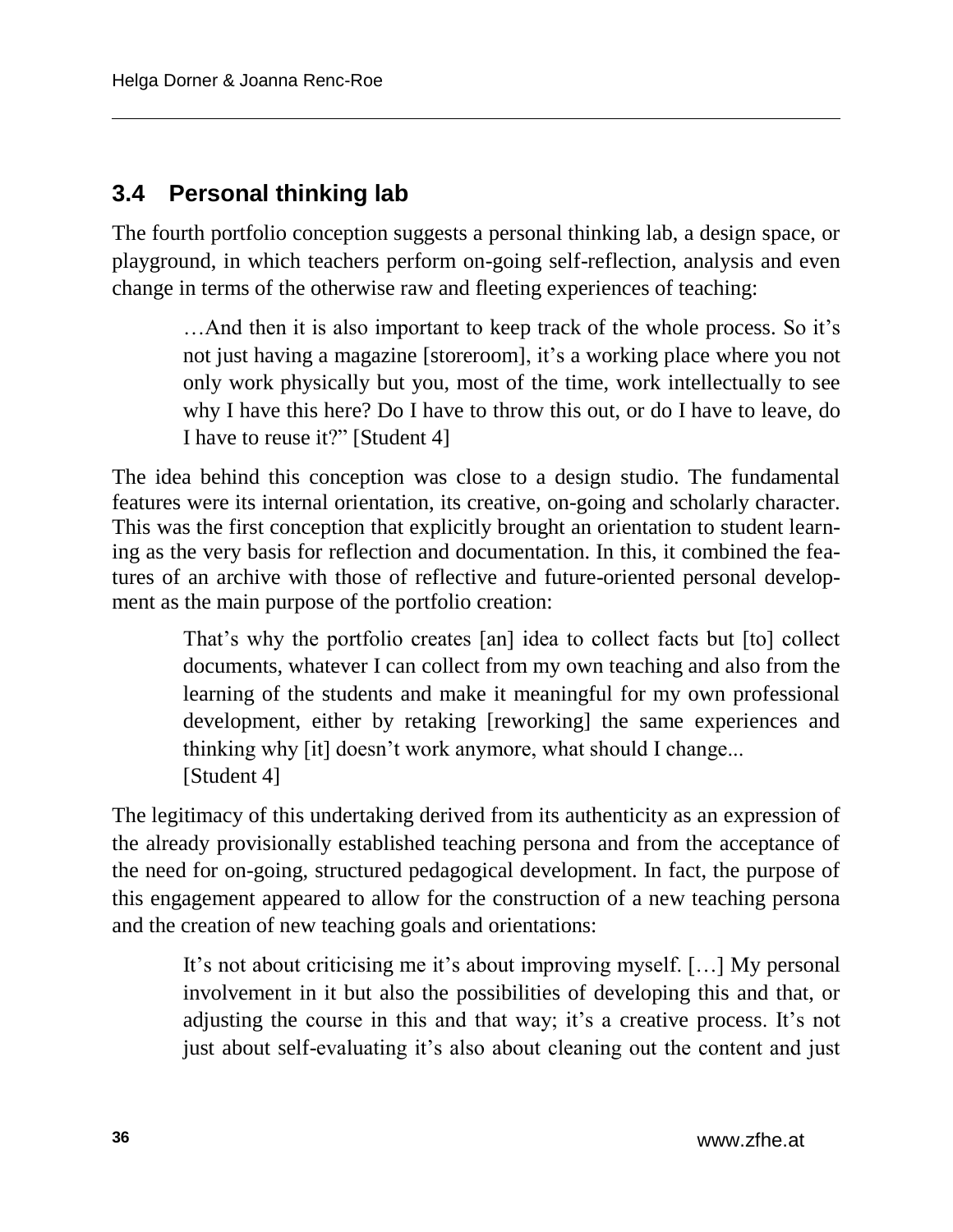having the naked structure and engaging to play a bit and to see, to create other versions of it [one's teaching]. [Student 13]

I think [it is] the basic tool to recirculate [re-use] my teaching experience, my own teaching in general and to re-create, re-identify myself, to reidentify my teaching. It's like going back to my own me and my teaching…[Student 4]

This conception was associated with a high degree of self-reflection, sustained through significant previous teaching experiences and, importantly, it resonated with references to the scholarship of teaching and learning (BOYER, 1990) or similar notions of on-going engagement with student learning.

## **4 Discussion**

Our first major concern was to explore doctoral students' conceptions of online teaching portfolios. The conceptions, as verbalised by the students in the interviews, can be put on a complex scale, related to a focus on the self or others (external assessors) and a focus on a completed and bounded product versus an on-going and never-ending process of personal development. These conceptions, when analysed as a spectrum, may be seen to follow a pattern of variation from the more simple and static (a digital professional profile) to the more developed and dynamic (a thinking lab), and from the more externally-oriented to the more internallyoriented. The former conceptions may be generally judged as less reflective and less long-lasting as a vehicle for on-going professional development of doctoral students, whereas the latter hold a promise of becoming a relevant tool in reflective practice of novice university teachers.

We also aimed to explore how these conceptions relate to notions of academic professionalism. The different conceptions appear to function as relevant and productive mental constructs that reflect a personal theory of what an online teaching portfolio is. In doing so, the conceptions seem to also mirror an orientation or a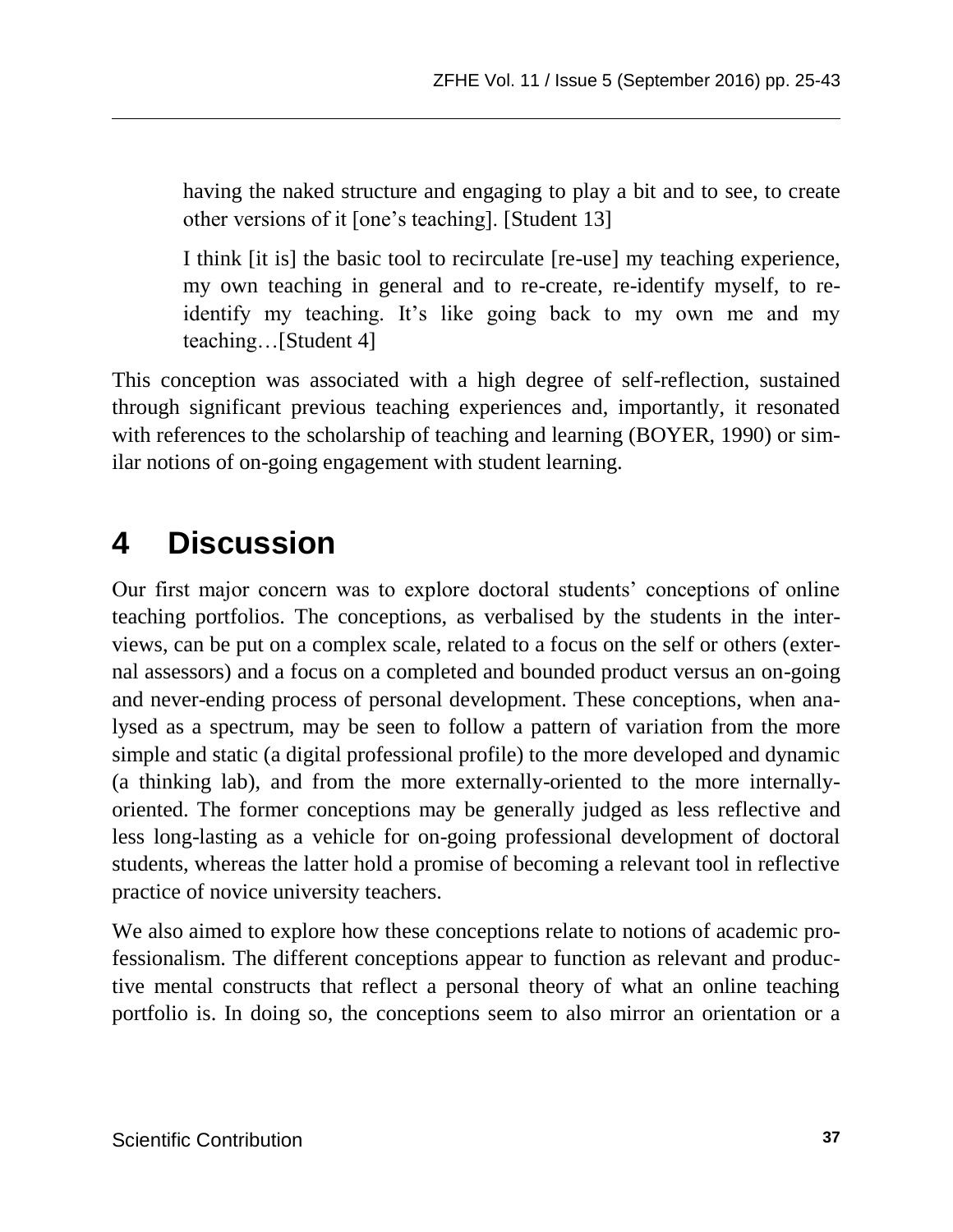certain notion in relation to what is understood as academic professionalism in teaching.

The conceptualisations allowed for a possible distinction between notions that promote authenticity in academic professionalism and those that steer towards performativity. This resonates with CRANTON & CARUSETTA's (2004b) finding that becoming authentic was strongly related to being reflective about one's professional identity and practice. Further, these portfolio conceptions suggest a performativity-authenticity spectrum that operates on the tenet that authenticity is not a finite state, or a stable and core self, but it denotes a continued "process of becoming" (KREBER, 2013, p. 24). It is also notable that relying on repertoires that are geared towards performativity (seemingly the least reflective approach to online teaching portfolio construction) may also be associated with emotional tensions precisely for the reason that performativity often operates on the principles of judgments, comparisons and external control (BALL, 2003) of professional practice.

In terms of implications for supporting novice academics, notwithstanding the general acceptance of the need for reflection in academic development, our findings suggest we need caution and on-going research in order to understand how online teaching portfolios are actually experienced and understood. In relation to the development of university teachers, major concerns have been raised about constraints to developing reflective practice or a scholarly orientation to teaching in institutional cultures, which increasingly are steered towards research productivity, teaching audits and related managerialist policies (FANGHANEL & TRAWLER, 2008). Our work suggests that practices intended for personal professional development and reflective practice, such as much of the work on online teaching portfolios, may end up resonating as part of an internalised external assessment agenda (CLEGG, 2009).

On the other hand, through participation in an academic development programme novice academics may well begin to build a significant understanding, a vocabulary of the scholarship of teaching and learning, and pedagogical principles of prac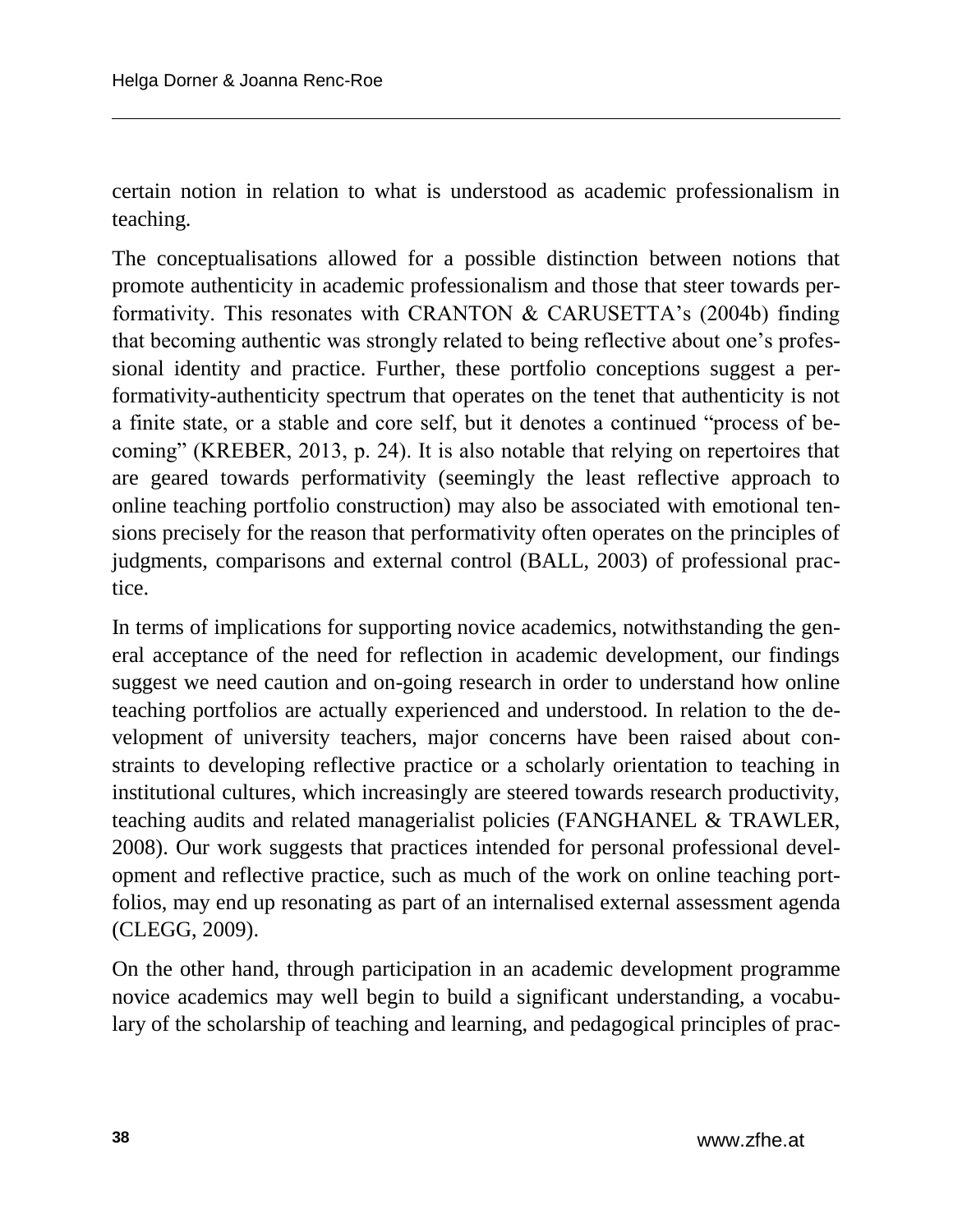tice. This experience allows them to reflect on their very early career stages as university teachers. In many cases, they construct significant principles for their own personal teaching style, even when they are only projecting their ideas onto hypothesised future teaching. Our findings, although based on a particular institutional context, thus reinforce the notion that "through a particular form of engagement with their teaching, teachers themselves become more authentic" (KREBER, 2013, p. 41).

## **5 Conclusion**

Although this study relies on a self-selected group of students and self-reported data, as is the case with much research on academics' professional development, our findings imply that structured opportunities for reflection mobilise conceptual understandings, which may contribute to the beginnings of personally significant constructions of "academic professionalism" (KREBER, 2013. p.61). In particular, the integration of the "professional teaching history" alongside the "archive of teaching artefacts" aspect of an online teaching portfolio is helpful in starting the exploration of one's agency in relation to professional practice. Highlighting the possibilities offered by the "personal thinking lab" notion appears as a meaningful developmental conception for working with doctoral students when they acquire some level of teaching experience. Nevertheless, further participation of subsequent generations of doctoral students and research of actual online teaching portfolios will be needed to add to this emerging understanding. The research that has been accomplished, however, highlights important distinctions between reflective work that is experienced as transformative rather than performative, and this is directly relevant to the work of scholars in other higher education professional development programmes.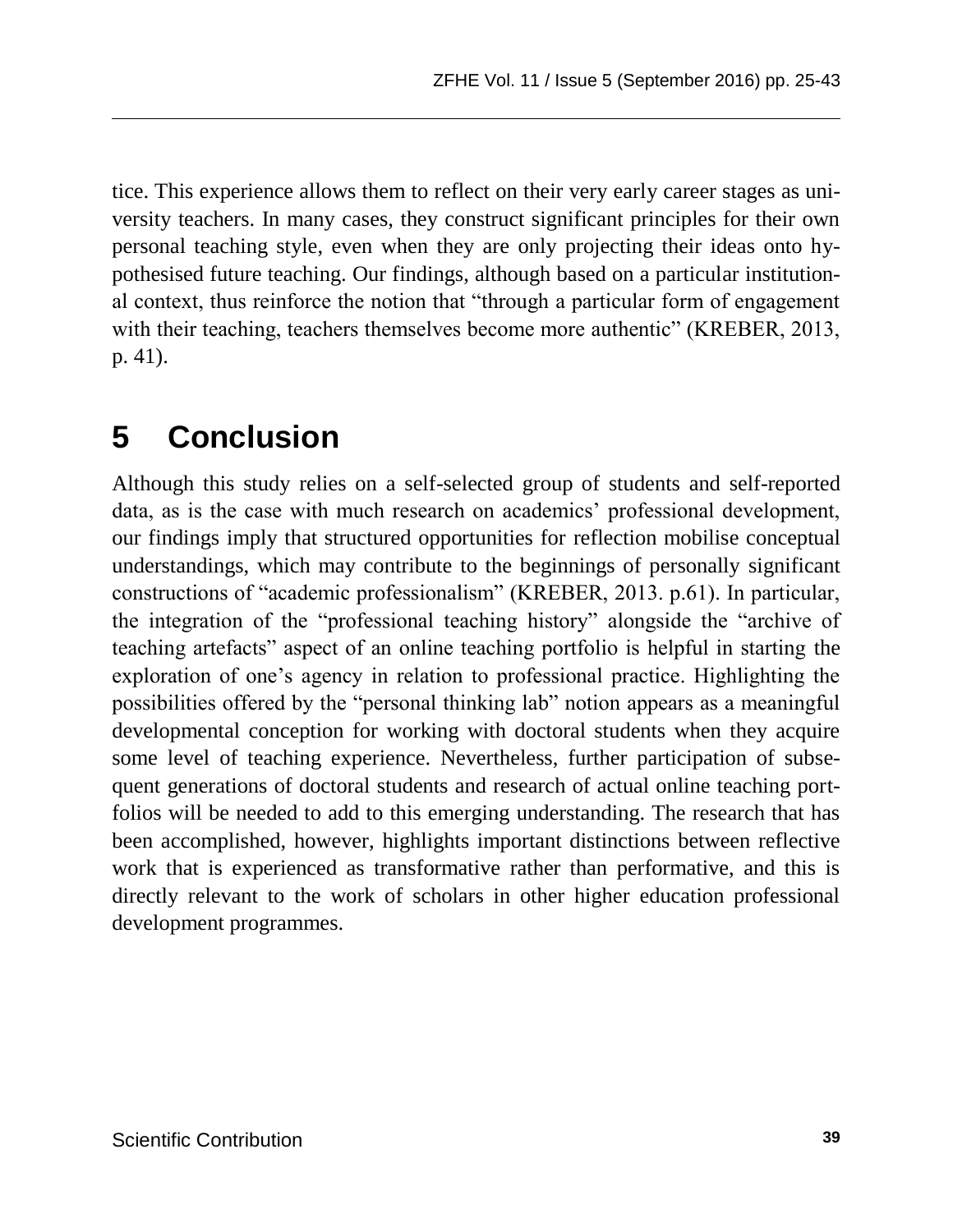## **6 References**

**Åkerlind, G.** (2005). Academic Growth and Development: How do university academics experience it? *Higher Education, 50*, 1-32.

**Alexiadou, N.** (2001). Researching policy implementation: Interview data analysis in institutional contexts. *International Journal of Social Research Methodology, 4*(1), 51-69.

**Ball, S. J.** (2003). The teacher's soul and the terrors of performativity. *Journal of Education Policy, 18*(2), 215-228.

**Blair, K. L., & Monske, E. A.** (2009). Developing Digital Literacies and Professional Identities: The Benefits of ePortfolios in Graduate Education. *Journal of Literacy and Technology, 10*(1), 40-68.

**Boyer, E. L.** (1990). *Scholarship reconsidered: Priorities of the professoriate.* Princeton, NJ: Carnegie Endowment for the Advancement of Teaching.

**Clegg, S.** (2009). Forms of knowing and academic development practice. *Studies in Higher Education, 34*(4), 403-416.

**Coffey, A., & Atkinson, P.** (1996). *Making sense of qualitative data: Complementary research strategies.* Thousand Oaks, CA: Sage.

**Cranton, P., & Carusetta, E.** (2004a). Developing Authenticity as a Transformative Process. *Journal of Transformative Education, 2*(4), 276-293.

**Cranton, P., & Carusetta, E.** (2004b). Perspectives on authenticity in teaching. *Adult Education Quarterly, 55*(1), 5-22.

**Creswell, J. W., & Miller, D. L.** (2000). Determining validity in qualitative inquiry. *Theory into Practice, 39*(3), 124-131.

**De Rijdt, C., Tiquet, E., Dochy, F., & Devolder, M.** (2006). Teaching portfolios in higher education and their effects: And explorative study. *Teaching and Teacher Education,* 22, 1084-1093.

**Fanghanel, J., & Trowler, P.** (2008). Exploring Academic Identities and Practices in a Competitive Enhancement Context: a UK-based case study. *European Journal of Education, 43*(3), 301-313.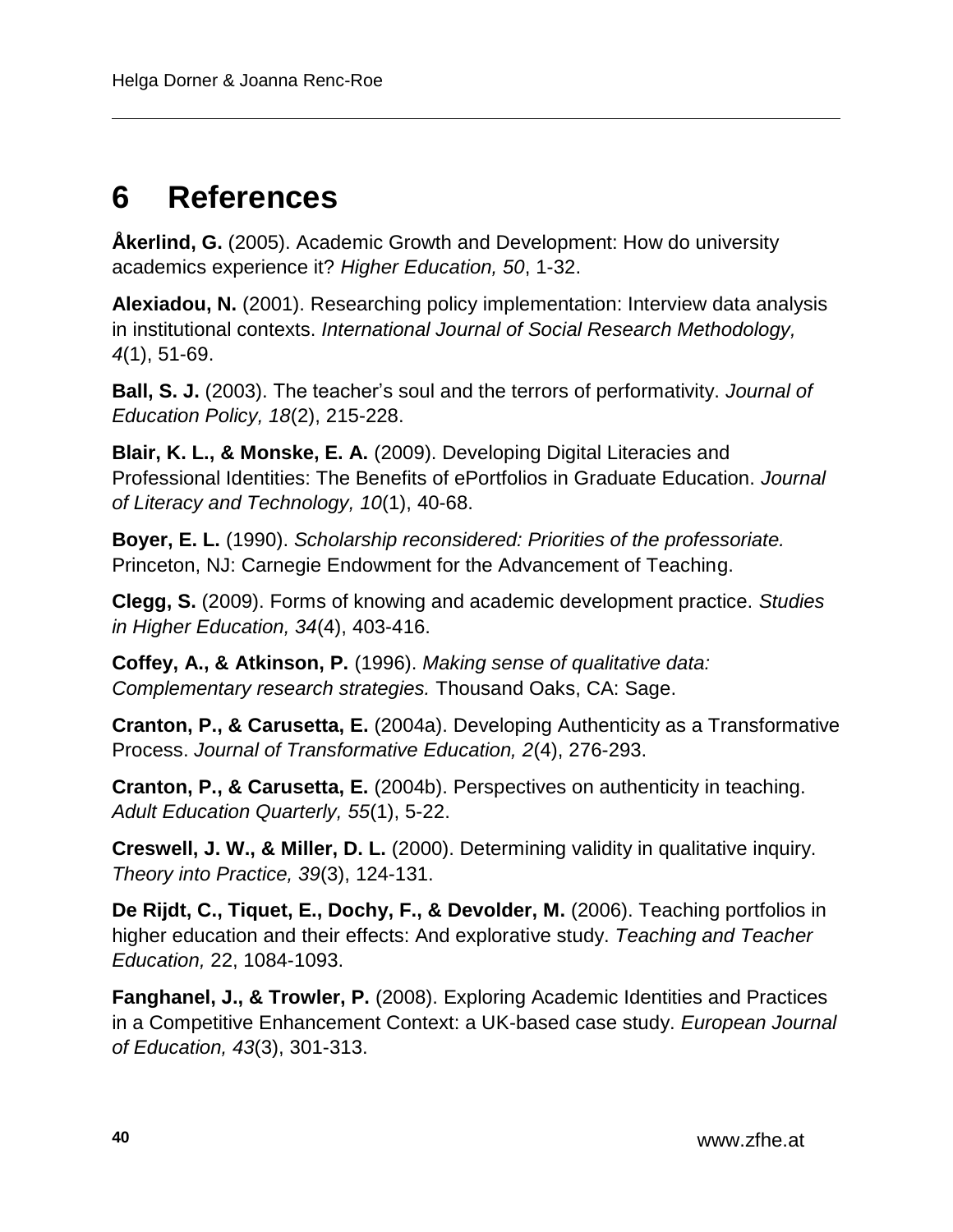**Feixas, M., & Euler, D.** (2013). Academics as teachers: New approaches to teaching and learning and implications for professional development programmes. *International HETL Review, 2*, Article 12. [http://www.hetl.org/feature](http://www.hetl.org/feature-articles/academics-as-teachers-new-approaches-to-teaching-and-learning)[articles/academics-as-teachers-new-approaches-to-teaching-and-learning](http://www.hetl.org/feature-articles/academics-as-teachers-new-approaches-to-teaching-and-learning)

**Fox, D.** (1983). Personal Theories of Teaching. *Studies in Higher Education, 8*(2), 151-163.

**Freese, A. R.** (1999). The role of reflection on pre-service teachers' development in the context of a professional development school. *Teaching and Teacher Education, 15*(8), 895-909.

**Gibbs, G. & Coffey, M.** (2004). The impact of training of university teachers on their teaching skills, their approach to teaching and the approach to learning of their students. *Active Learning in Higher Education, 5*(1), 87-100.

**Glaser, B. G., & Strauss, A. L.** (1967). *The discovery of grounded theory: strategies for qualitative research.* Chicago: Aldin.

**Hwang, G.-J., Tsai, C.-C., & Yang, S. J. H.** (2008). Context-Aware and Ubiquitous Learning. *Journal of Educational Technology & Society, 11*(2), 81-91.

**Järvinen, A., & Kohonen, V.** (1995). Promoting professional development in higher education through portfolio assessment. *Assessment & Evaluation in Higher Education, 20*(1), 25-36.

**Kember, D.** (1997). A reconceptualization of the research into university academics' conceptions of teaching. *Learning and Instruction, 7*(3), 255-275.

**Kreber, C.** (2013). *Authenticity in and through teaching in higher education: The transformative potential of the scholarship of teaching.* London and New York: Routledge.

**Kugel, P.** (1993). How professors develop as teachers. *Studies in Higher Education, 18*(3), 315-328.

**Loughran, J.-J.** (1995, April). *Windows into the thinking of an experienced teacher.* Paper presented at the annual meeting of the American Educational Research Association (AERA), San Francisco, CA.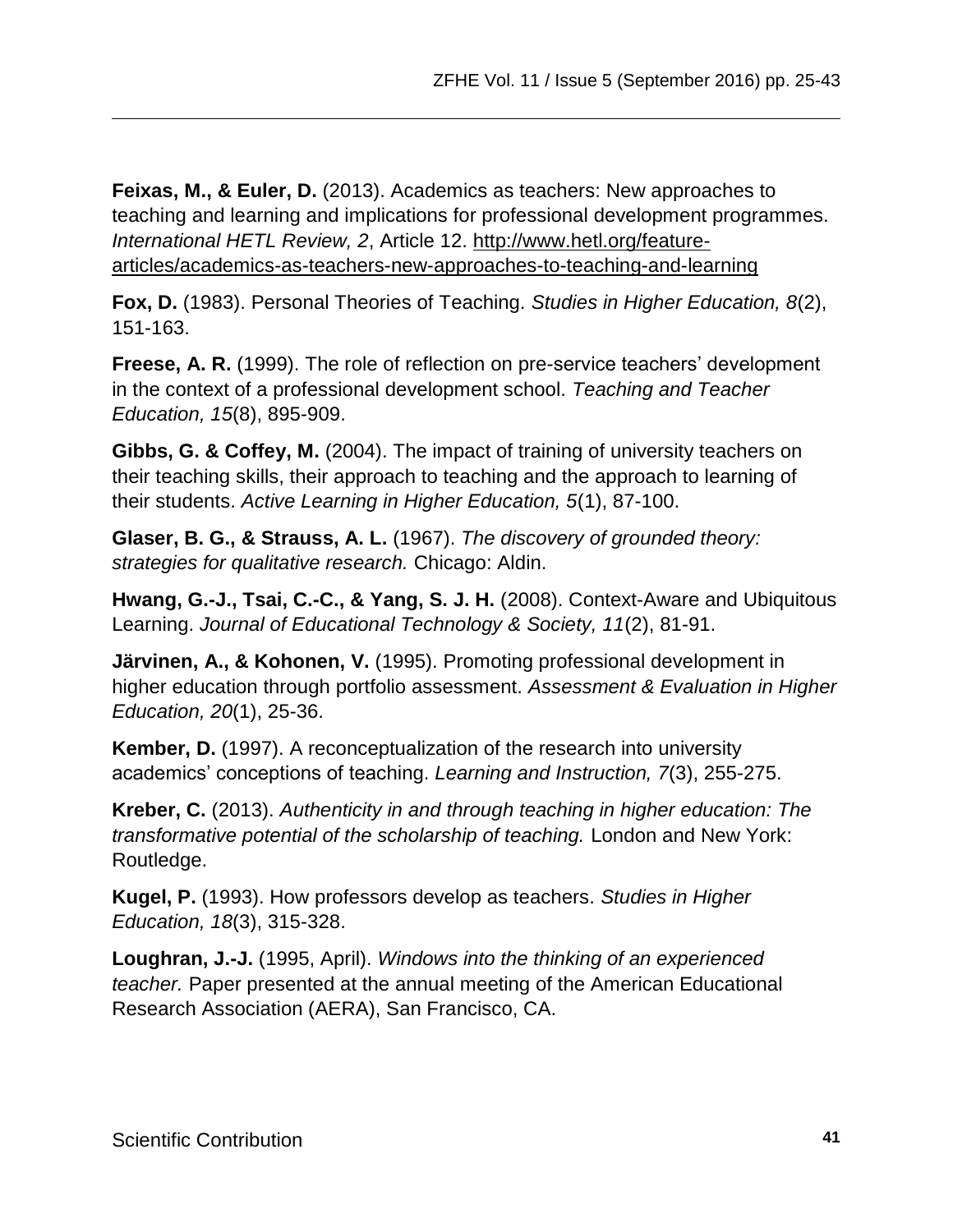**McAlpine, L., Weston, C., Berthiaume, D., Fairbank-Roch, G., & Owen, M.** (2004). Reflection on teaching: Types and goals of reflection. *Educational Research and Evaluation, 10*(4), 337-363.

**McLean, M., & Bullard, J. E.** (2000). Becoming a university teacher: evidence from teaching portfolios (how academics learn to teach). *Teacher Development: An international journal of teachers' professional development*, *4*(1), 79-101.

**MacLaren, I.** (2005). New trends in academic staff development: reflective journals, teaching portfolios, accreditation and professional development. In G. O'Neill, S. Moore, B. McMullin (Eds.), *Emerging Issues in the Practice of University Learning and Teaching* (pp. 111-118). Dublin: AISHE.

**Neuböck, K.** (2013). Kompetenzportfolios für Lehrende: ein Erfahrungsbericht aus der Arbeit mit Sprachlehrenden. In Ch. Hofer, B. Schröttner, D. Unger-Ullmann (Eds.), *Akademische Lehrkompetenzen im Diksurs – Theorie und Praxis* (pp. 195- 225). Münster: Waxmann.

**Oner, D., & Adadan, E.** (2011). Use of web-based portfolios as tools for reflection in preservice teacher education. *Journal of Teacher Education, 62*(5), 477-492**.**

**Pratt, D. D.** (1992). Conceptions of teaching. *Adult Education Quarterly, 42*(4), 203-220.

**Schön, D.** (1983). *The reflective practitioner.* New York, NY: Basic Books.

**Seidman, I.** (2006). *Interviewing as qualitative research. A guide for researchers in*  education and the social sciences (3<sup>rd</sup> edition). New York, NY: Teachers College Press, Columbia University.

**Seldin, P.** (1997). *The teaching portfolio: A practical guide to improved performance and promotion/tenure decisions.* Bolton, MA: Anker Publishing Co.

**Tillema, H., & Smith, K.** (2000). Learning from portfolios: Differential use of feedback in portfolio construction. *Studies in Educational Evaluation, 26*(3), 193-210.